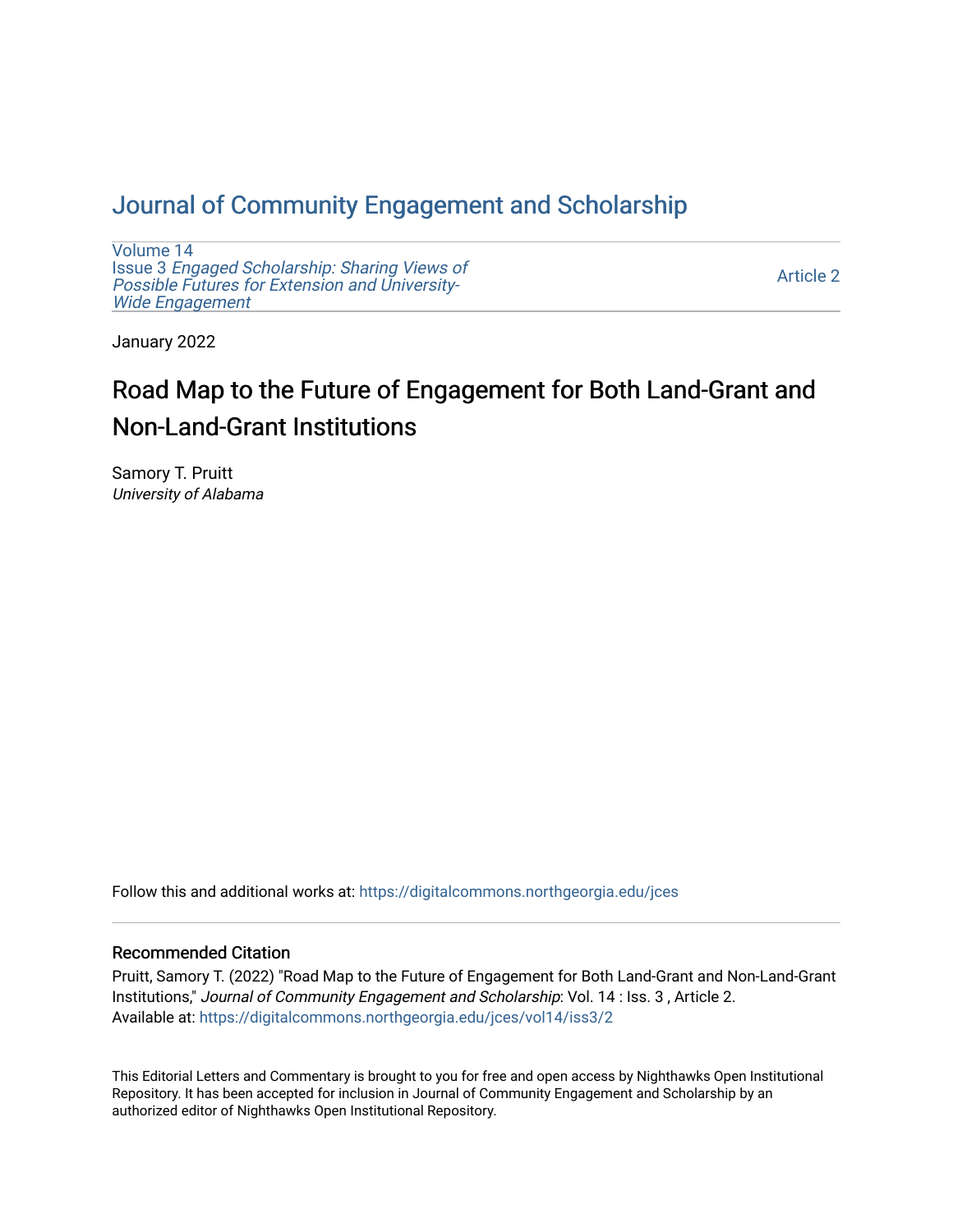# **Road Map to the Future of Engagement for Both Land-Grant and Non-Land-Grant Institutions**

Samory T. Pruitt

When planning a long trip, the first thing most of us do is consult a road map (in digital form today) to chart the best route and determine how long it will take to get to our destination. For those traveling the community-engaged scholarship path, that road map is becoming clearer than ever as we make our way through the ins and outs and ups and downs of the movement. As we join hands and look down the road through the many directions of community-engaged scholarship, our future looks very bright indeed.

As one who has been an engagement advocate for the past 20 years, I believe an argument can be made that the success of higher education depends to a large degree on a strong commitment to community-engaged scholarship. It's that basic and that important. While some colleges and universities struggle to gain the essential public and governmental trust that they need to thrive, a trust we once could take for granted, we are entering a period of greater support, vision, execution, and clarity, thanks to the nationwide commitment to engaged scholarship.

That commitment has resulted in some 360 institutions of higher education earning the Carnegie Foundation's Classification for Community Engagement. Only three states— Utah, North Dakota, and South Dakota—lack at least one community-engaged institution within their borders, and several states have as many as a dozen (Commission on Public Purpose in Higher Education, n.d.). The emergence of *communityengaged scholarship* as the encompassing term for this distinction is due in part to the Carnegie classification, which has elevated community engagement as a symbol of the modern university's commitment to democratic engagement and education (Giles, 2016).

## **History and Definitions**

A variety of terms are used in the literature to cover every possible aspect of community-engaged scholarship. Despite the different approaches these terms describe, they all share the properties of community involvement and collaboration. These

various terms include—in addition to *communityengaged scholarship*, the term most frequently used—public scholarship, civic engagement, public engagement, student engagement, servicelearning, community-based partnerships, and community-based learning.

The different terms are not so much a problem as they are evidence of the variety of ways in which engagement can occur. At some institutions, the work is done largely through special courses that send students out to work with communities. At others, the activities are planned by separate administrative units or student organizations. And at still others—for example, at my own institution, The University of Alabama— engagement happens through all of these ways and more.

While there are almost as many definitions out there as there are people trying to define community engagement, here is how the Carnegie Foundation defines it:

Community engagement describes collaboration between institutions of higher education and their larger communities (local, regional/state, national, global) for the mutually beneficial exchange of knowledge and resources in a context of partnership and reciprocity. The purpose of community engagement is the partnership of college and university knowledge and resources with those of the public and private sectors to enrich scholarship, research, and creative activity; enhance curriculum, teaching, and learning; prepare educated, engaged citizens; strengthen democratic values and civic responsibility; address critical societal issues; and contribute to the public good. (Commission on Public Purpose in Higher Education, n.d.)

At The University of Alabama, our approach to community engagement is built on authentic partnerships that permit our students, faculty, and staff to work with communities (and communities to work with us) through innovative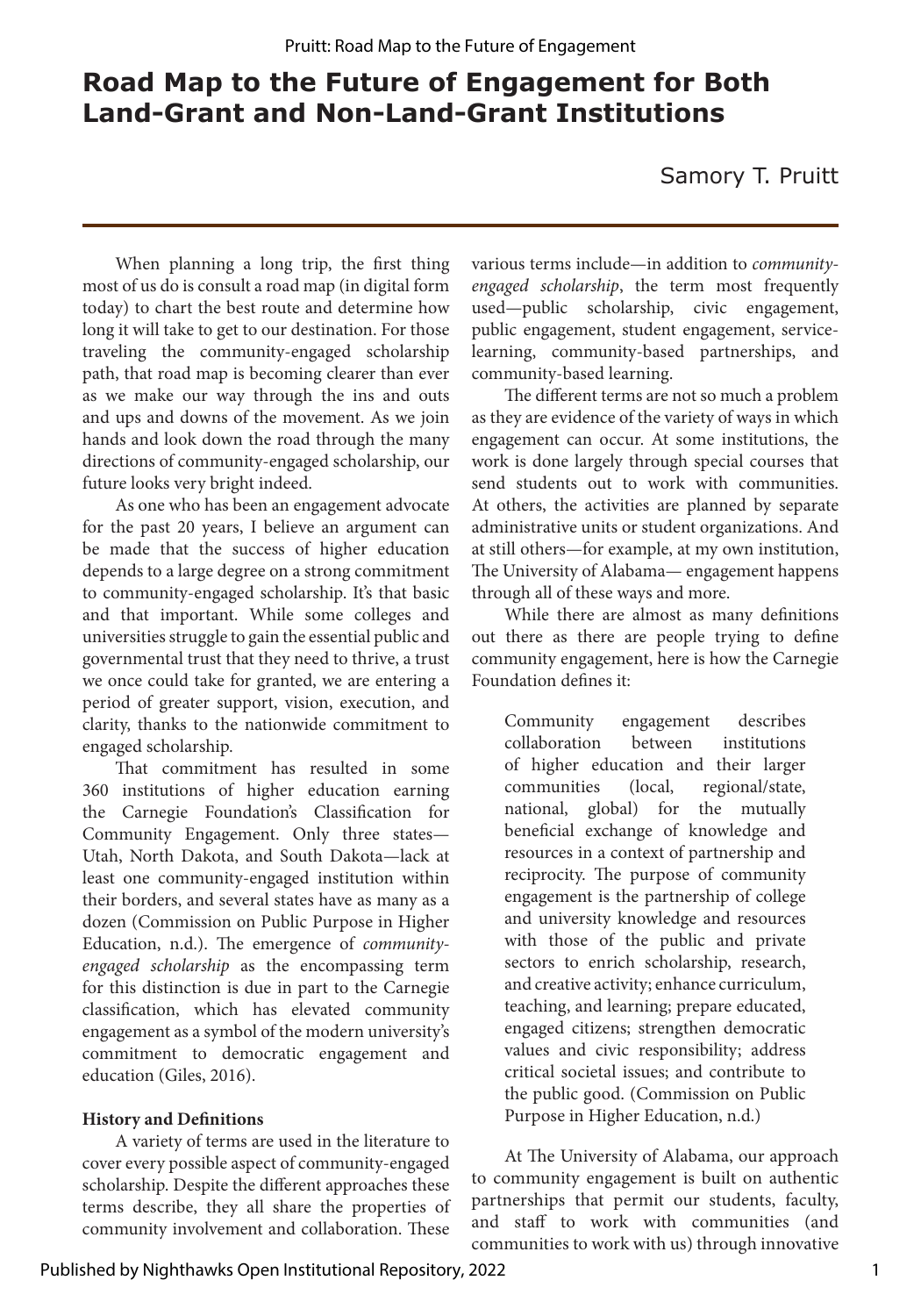programs that channel our mission of teaching, research, and service toward improving quality of life for individuals and communities in Alabama and beyond.

So, just what is the correct definition? There is no one correct definition. Furthermore, we believe this variety is one of the strengths of community engagement, as communities' diverse needs, traditions, and opportunities mean that what works in one place may not work as well in another. There is no one "model" for community engagement. At best, most institutions employ a framework of "values, principles, and processes" (Beaulieu et al., 2018, p. 1).

As we examine the many aspects of today's community-engaged scholarship, keep in mind that engagement has always existed in some form in American institutions of higher education. We see its modern evolution as one of the major positive developments in higher education today. We also see it as a way to restore the essential trust that the public must have if these important, and costly, institutions are to thrive.

To understand the evolution of engagement scholarship over the decades, we should look at engagement's historical roots. The 1862 Morrill Act established the first land-grant institutions. Their purpose was "to educate and serve the general public in order to create the workforce necessary to fuel an industrial society and feed a growing population" (Fitzgerald et al., 2017, p. 32). These institutions were charged with providing teaching, research, and service to rural and agricultural communities (McDowell, 2003). Next came the 1890 Morrill Act, which created 18 historically Black colleges and universities with land-grant status and missions.

As Gavazzi and Gee (2018) discuss in their analysis, land-grant institutions have a mission that combines teaching, research, and service. Today, many non-land-grant universities, including my own, have adopted some of this same language because it fits their engagement scholarship framework.

The modern move to community-engaged scholarship is due in part to efforts during the 1990s to reform higher education based on the premise that public institutions should serve the needs of the public through a reciprocal relationship between academia and community (Glass & Fitzgerald, 2010). This "two-way" street (Kellogg Commission on the Future of State and Land-Grant Universities, 1999, p. 9) conceptualizes engagement in terms of public service and outreach

(Sandmann, 2008). Kasworm and Abdrahim (2014) conducted a case study of model examples and found that there is not a uniform definition of engagement scholarship.

The modern definition of engagement scholarship begins with Boyer's challenge to public universities, land-grant and otherwise. From his vantage point as an academic as well as the leader of the Carnegie Foundation, Boyer must have been thinking, "Why not organize higher education in such a way as to put some of that talent to work solving some of society's most difficult problems?" This led him to write the following:

[T]he academy must become a more vigorous partner in the search for answers to our most pressing social, civic, economic, and moral problems—and must reaffirm its historic commitment to what I have chosen to call … the *scholarship of engagement*. (Boyer, 1996, p. 18–19)

In effect, Boyer was telling those of us in the academy to put our brainpower to work solving some of those big community problems in health, jobs, equal rights, and housing. Thankfully, hundreds of institutions, large and small, have done just that.

One of the groups listening to Boyer was the Kellogg Commission (Kellogg Commission, 1999), which gave us this definition of engagement: "By engagement, we refer to institutions that have redesigned their teaching, research, and *extension* [emphasis added] and service functions to become even more sympathetically and productively involved with their communities" (Kellogg Commission, p. 9). The Kellogg Commission further urged universities to move away from the concept of "one-way transfer of knowledge" (Glass & Fitzgerald, 2010, p. 14). And as Bridger and Alter (2006) noted, even "two-way" knowledge is not enough: "In place of traditional forms of extension and outreach, which are dominated by a one-way transfer of knowledge from the university to stakeholders, there is a growing emphasis on the development of *interactive and mutually beneficial relationships* [emphasis added]" (p. 164).

### **Institutional Commitment to the Scholarship of Engagement**

My role at the National Outreach Scholarship Conference and Engagement Scholarship Consortium has given me unique insight into the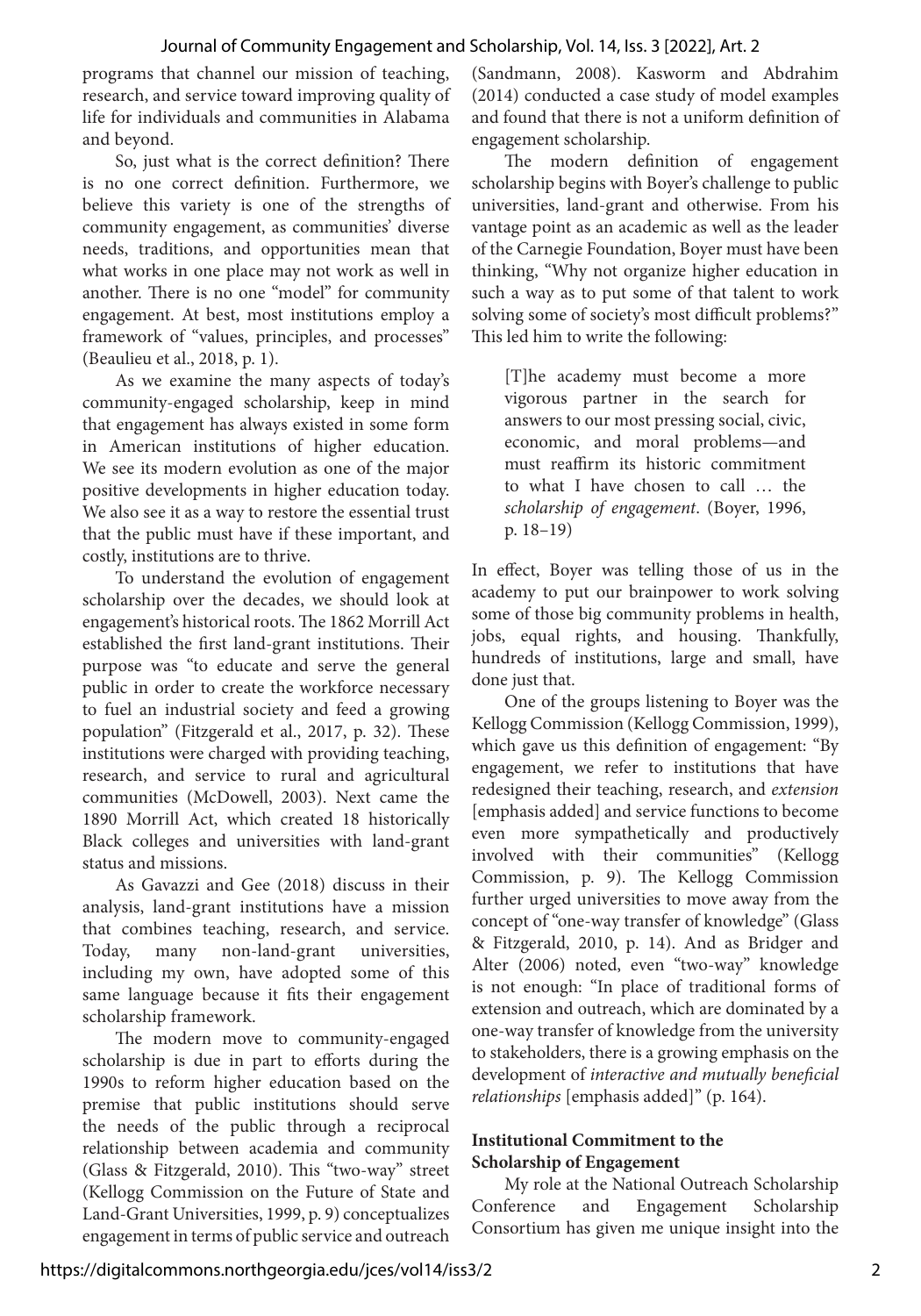#### Pruitt: Road Map to the Future of Engagement

many ways that public and private, land-grant and non-land-grant institutions have affected and defined the field of community-engaged scholarship and interpreted the Kellogg Commission's 1999 call to action. It goes without saying that the future of community-engaged scholarship depends on institutional commitment. Additionally, Gavazzi and Gee (2018) noted that one of the challenges facing the future of engagement scholarship is the role of faculty development.

With increased emphasis on publications for tenure and promotion, the question becomes how to position engagement scholarship as integral to teaching and service in academia today. These epistemological questions arise from how engagement scholarship is perceived: "Expert knowledge describes what is, but public work requires still another type of knowledge—'practical wisdom' about what should be" (Mathews, 2005, p. v).

This is partly because engaged scholarship is thought of as service, which is often devalued in comparison to research and teaching expectations (Vogelgesang et al., 2010). Problematically, labeling engagement scholarship as service scholarship lends to the "tendency to think of citizens as consumers of services or the constituency of institutions like colleges and universities," (Mathews, 2005, p. iv). Thus, the "public scholarship movement" (Mathews, 2005, p. iii) further examined how engaged scholarship is carried out in academia and critiqued the role of faculty in the movement.

In response to this debate, Franz (2009) developed a conceptual model that identifies the components of engaged scholarship, clarifying that the relationship between a university and its public should be more of a partnership. For faculty, Franz's (2009) model provides a practical framework for engagement scholarship and continues to aid emerging scholars in the field (Franz, 2019). However, organizational culture and institutional support can influence faculty involvement in engaged scholarship as well (Vogelgesang et al., 2010). As such, many universities have undertaken initiatives to develop faculty engagement programs for community-engaged scholarship (i.e., Hamel-Lambert et al., 2012). With regard to institutional support, if faculty believe they have a role in promoting community-engaged scholarship, they may be more active in furthering its acceptance at the institutional level (Jaeger et al., 2012).

With over 20 years having passed since the Kellogg Commission's 1999 call to reevaluate engagement, Ostrom (2020) argued that the future of extension should be readdressed as institutions adapt to the 21st century. According to Ostrom (2020), one of the challenges facing Extension universities is what the public thinks extension means. However, as da Cruz (2018) highlighted, engaged scholarship has multiple meanings and has undergone many name changes over time, contributing to the dilemma of what constitutes engaged scholarship.

#### **Future of Community-Engaged Scholarship**

With regard to the future of engaged scholarship, one of the challenges facing the sustainability of engagement efforts is the direction of scholarship. As mentioned earlier, engaged scholarship emerged from the land-grant mission. Extension programs were primarily developed with a focus on "agriculture, home economics, and 4-H with rural audiences," yet the demographics and landscape of the country have changed over time (Franz & Townson, 2008, p. 9).

So, where does that leave us today? What kind of future do we see for the scholarship of community engagement? Quite frankly, we see a very bright future. Does this mean the end of traditional research? Of course not. Traditional or basic research will continue so long as scholars ask questions about the massive universe in which we live, so long as disease can strike with little warning, and so long as people continue to have hope for a better way of life. No, community-engaged scholarship will never dominate the curriculum or higher education research. But if recent history is our guide, we will see more and more institutions adopting principles of the kind of scholarship that lets faculty, students, and community partners come together to address important problems, the solution of which improves the lives of everybody involved while furthering students' education and improving institutions' standing with the public.

#### **References**

Beaulieu, M., Breton, M., & Brousselle, A. (2018). Conceptualizing 20 years of engaged scholarship: A scoping review. *PLOS One, 13*(2), Article e0193201. https://doi.org/10.1371/journal. pone.0193201

Boyer, E.L. (1996). The scholarship of engagement. *Bulletin of the American Academy of Arts and Sciences*, *49*(7), 18–33. https://doi. org/10.2307/3824459

Bridger, J.C., & Alter, T.R. (2006). The engaged university, community development, and public scholarship. *Journal of Higher Education Outreach and Engagement*, *11*(1), 163–178.